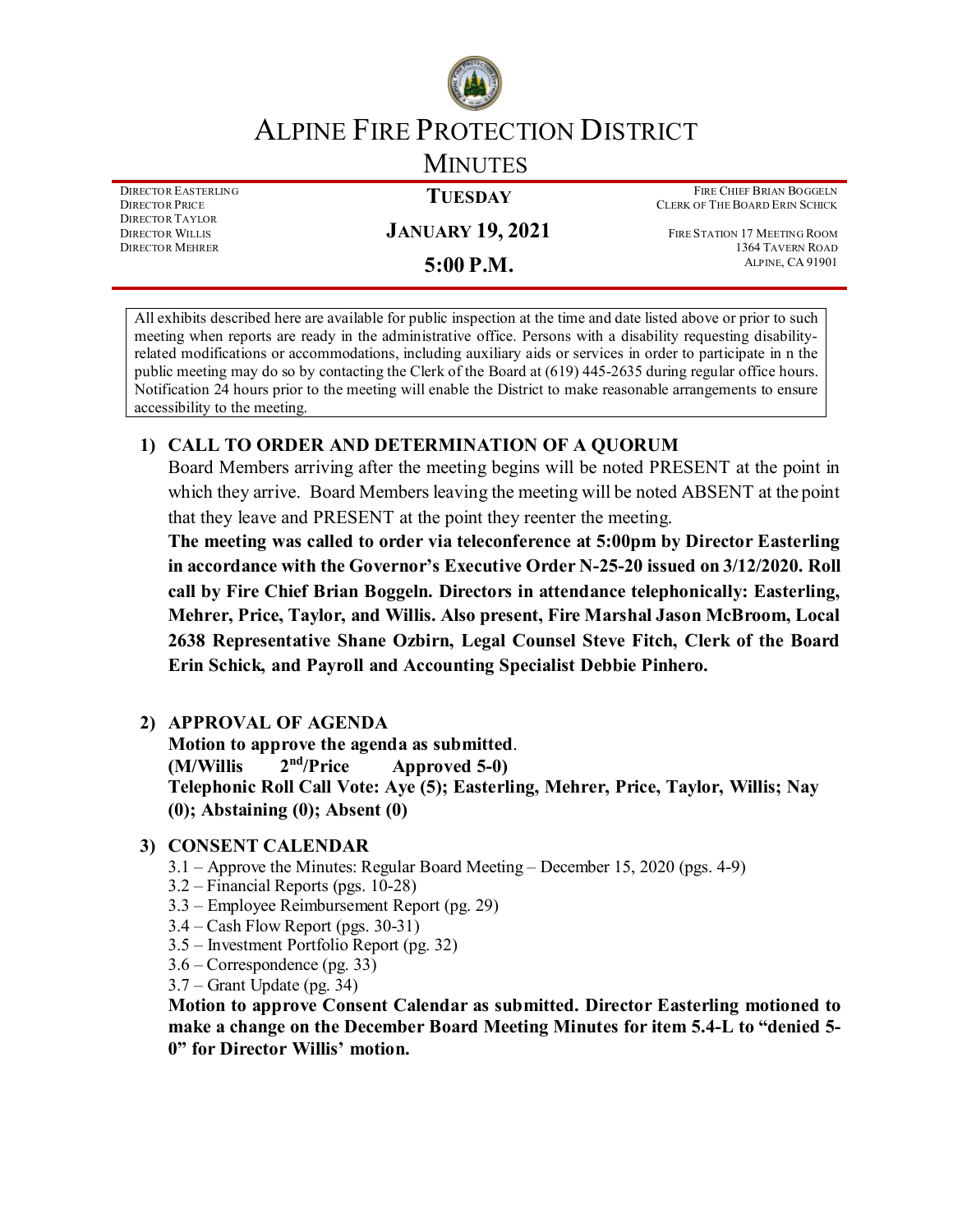

**(M/Taylor 2nd/Willis Approved 5-0)**

**Telephonic Roll Call Vote: Aye (5); Easterling, Mehrer, Price, Taylor, Willis; Nay (0); Abstaining (0); Absent (0)**

## **4) PUBLIC HEARING ON AGENDA ITEMS**

The public may comment on any matter on the agenda at this time or may request of the Board that public comment be heard immediately prior to the Board taking action on a particular item. If there are no requests for further public comment on a particular matter then this portion of the agenda shall conclude public comment on all agenda items. **Read, no comment.** 

## **5) DISCUSSION – POSSIBLE ACTION ITEMS**

**5.1 – Fiscal Year 2020/2021 Mid-Year Budget Review –** *Discussion Only*

Fire Chief will provide a budget update.

**Income property tax is on track and ahead of last year. Higher income from the result of Strike Team and Strike Team vehicle reimbursements. There has been a change in the grant and foundation budget, did not budget and spent more due to not knowing how much we were going to get. Currently over budget for Critical Weather but Sunrise Powerlink is set aside for that and it will be reimbursed. Strike Team is over budget, State will cover, just waiting on reimbursements. Sprinkler system was over budget due to water leak, and expecting another bill due to additional work needed. Currently over budget on Election from the county requesting a higher down payment for COVID-19, possible to see some of that money come back.**

**5.2 – Awarding of Construction Contract for "Station 17 – Concrete Project"** Staff Report – pg. 35

**Motion to approve Awarding of Construction Contract for "Station17 – Concrete Project" as submitted.**

**(M/Willis 2nd/Mehrer Approved 5-0)**

**Telephonic Roll Call Vote: Aye (5); Easterling, Mehrer, Price, Taylor, Willis; Nay (0); Abstaining (0); Absent (0)**

## **6) REPORTS – INFORMATION ONLY**

6.1 – Directors' Report

**Director Willis wants to add discussion of an increase in the emergency fund on a future agenda.**

 $6.2$  – Fire Chief (pg. 36)

**Fire Chief Boggeln gave a COVID-19 update. PPE supply is doing ok. OSHA required emergency regulations with enhanced safety protocols. 46% of safety personnel have received the first dose of the vaccine with the second dose starting next week. 2 personnel have gone through training to be vaccinators, one has completed the training and has been doing vaccinations with Cal Fire, and the other is in the process of completing training. One personnel is COVID positive and is isolating at home. This month Chief Boggeln was appointed Treasurer of the San Diego County Fire Chiefs Association. Fire Marshal McBroom was appointed a 2 year term with the Office of State Fire Marshal on the Automatic Extinguishing Systems Board. Fire Chief thanked Firefighter Hiebing for his**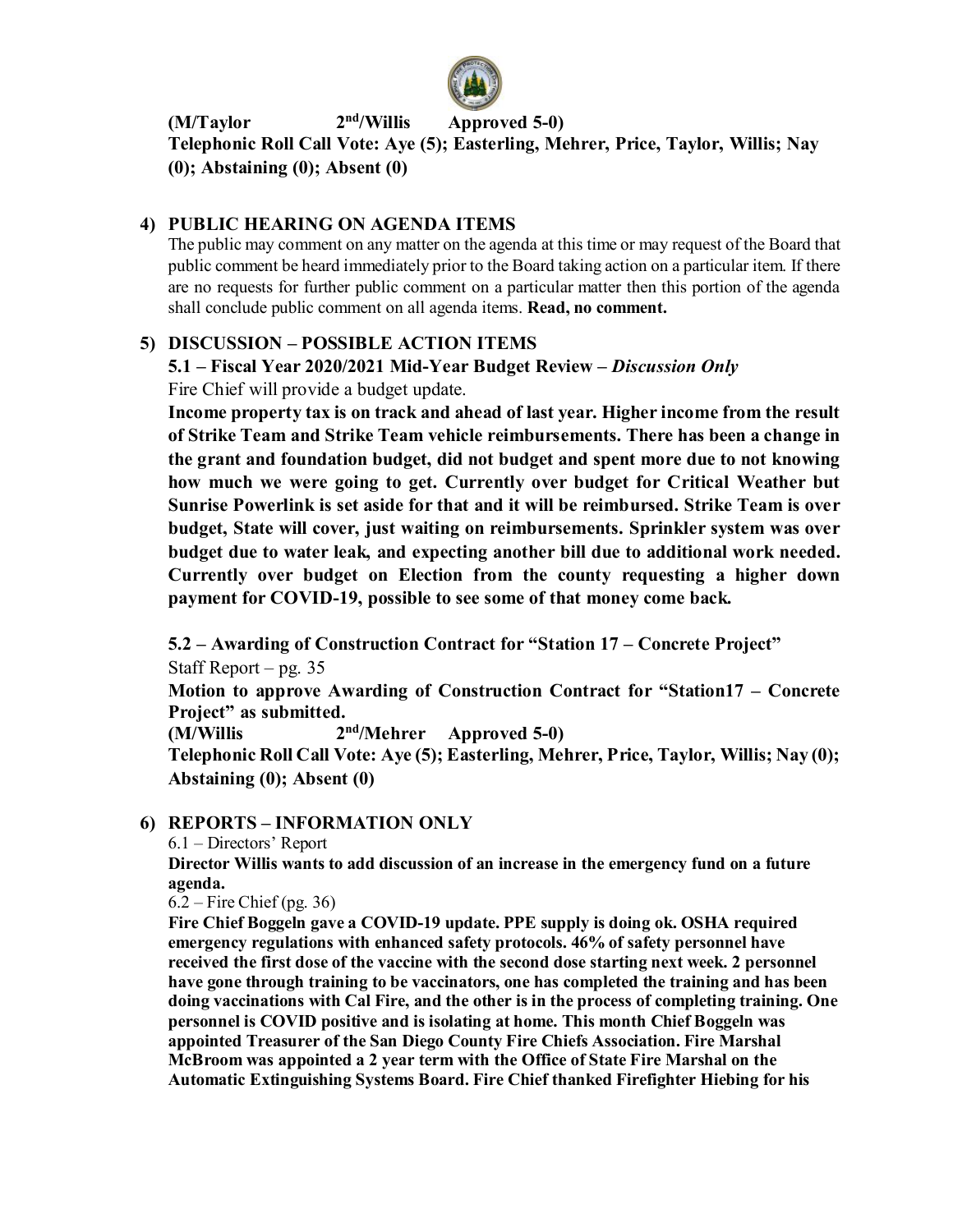

**help with the successful Toy Drive. Reminded Directors to complete their direct deposit forms due to mail disappearing as well as mail theft in Alpine.** 

6.3 – Fire Marshal

**Fire Marshal McBroom gave a FEMA grant update. They are fast tracking through local and federal regulations in the process of shortening the 3 month window possibly within the next month. Second term with the Office of State Fire Marshal will end in 2022. Director Willis asked if chipping is still in effect and Fire Marshal confirmed it is. Late March/Early April will starting looking for seasonal weed abatement inspector to start in May.**  6.4 – Association of Alpine Firefighters - Local 2638

**Firefighter Shane Ozbirn reported that Firefighter Lavigne received the Firefighter of The Year reward. One firefighter is out from COVID-19, spoke with him that morning and said he is doing well. Thanked Firefighter Hiebing for his efforts with the Toy Drive, and glad to see proceeds benefit Alpine families. Board thanked Firefighter Lavigne on his reward.**  6.5 – Committee Reports

**No report.**

#### **7) PUBLIC DISCUSSION**

In accordance with state law, an item not on the agenda may be brought forth by the general public for discussion. No action or discussion shall be undertaken, except that members of the Board may briefly respond to statements or questions posed by the general public. In addition, on their own initiative or in response to questions posed by the public, the board members may ask a question for clarification; provide reference to staff or other resources for factual information or request staff to report back to the board at a subsequent meeting concerning any matter. Furthermore, a member of the Board may take action to direct staff to place a matter of business on a future agenda.

**Read, Director Price would like to do another survey and have the other agencies researched on Board Member stipends.**

• **5:22pm – Adjourned to Closed Session**

#### **8) CLOSED SESSION**

- *a.* **Conference with Negotiators** *(California Government Code §54957.6)* Agency designated representatives: Taylor, Price, Boggeln *Employee Organization: Local 2638, Safety*
- *b.* **Conference with Negotiators** *(California Government Code §54957.6)* Agency designated representatives: Taylor, Price, Boggeln *Unrepresented Employee: Fire Marshal*
- *c.* **Conference with Negotiators** *(California Government Code §54957.6)* Agency designated representatives: Taylor, Price, Boggeln *Unrepresented employee: Payroll and Accounting Specialist*
- *d.* **Conference with Negotiators** *(California Government Code §54957.6)* Agency designated representatives: Taylor, Price, Boggeln *Unrepresented employee: Administrative Assistant*
- *e.* **Conference with Negotiators** *(California Government Code §54957.6)* Agency designated representative: Taylor, Price *Unrepresented employee: Fire Chief*
- **5:32pm – Reconvened to Open Session. Direction given, no action taken.**
- **5:32pm – Director Mehrer absent from meeting.**